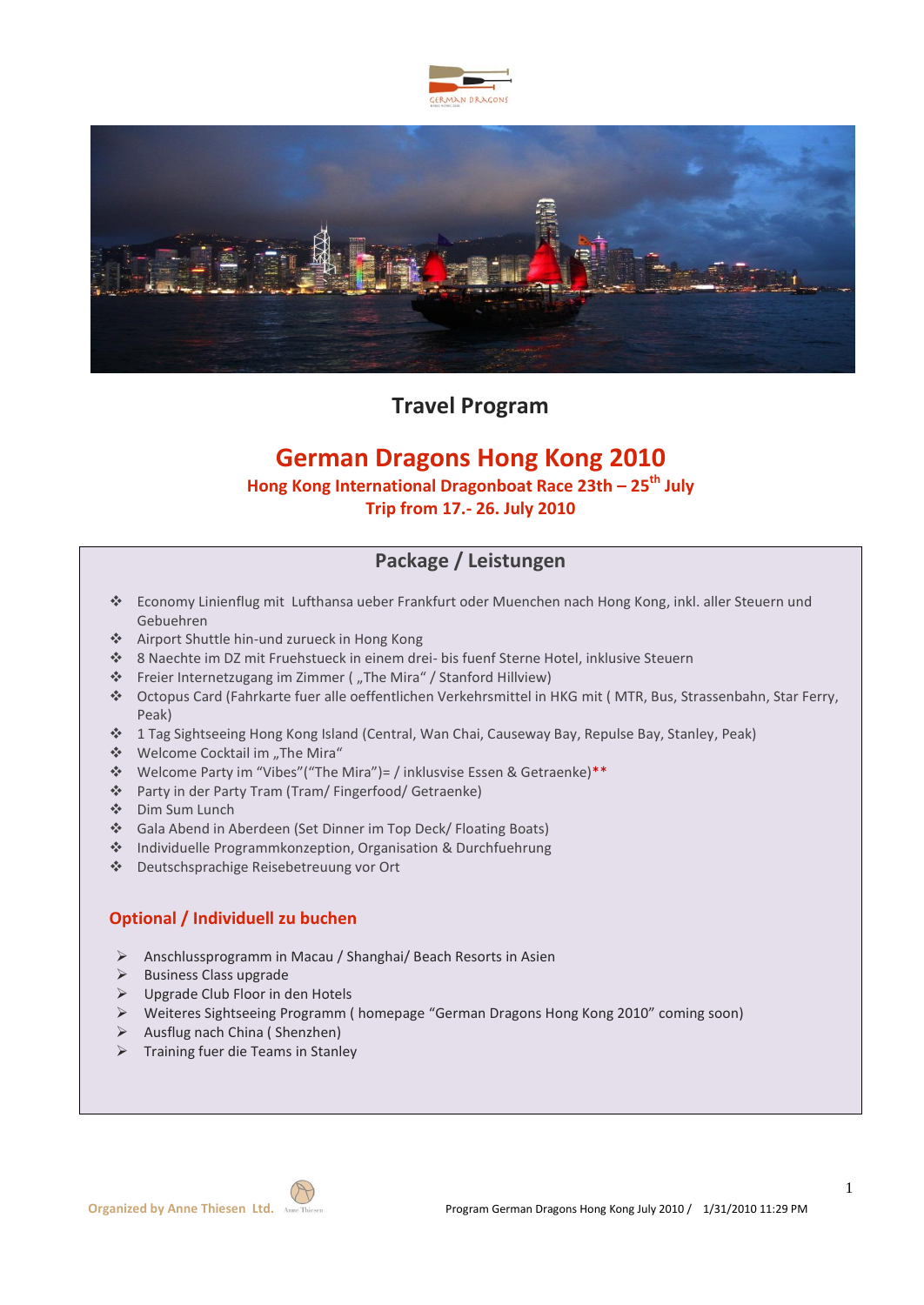

| Saturday, 17th July 2010 |                                                                          | <b>Germany / Hong Kong</b> |
|--------------------------|--------------------------------------------------------------------------|----------------------------|
| 08.00                    | <b>Departure hometown</b><br>Borken<br>Duisburg<br>Duesseldorf<br>Others |                            |
|                          | Connecting flights / trains to Frankfurt/ Munich                         |                            |
| 13.50                    | Departure CX FRA - HKG                                                   |                            |
| 17.55                    | Departure LH FRA - HKG                                                   |                            |
| 21.50                    | Departure LH MUC- HKG                                                    |                            |

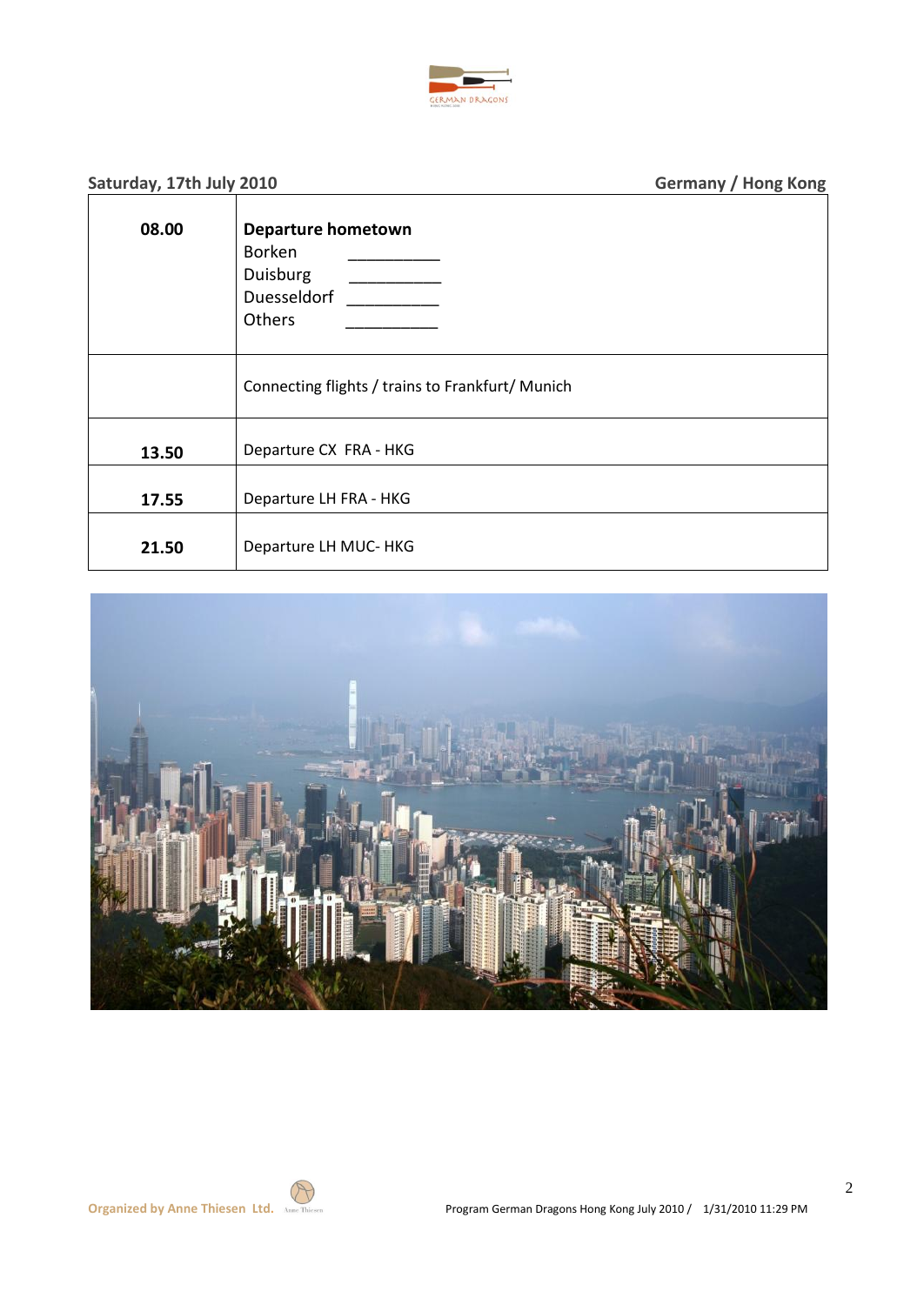

| Sunday, 18 <sup>th</sup> July 2010 |                                                                                                                                                                      | <b>Hong Kong</b>                                                         |
|------------------------------------|----------------------------------------------------------------------------------------------------------------------------------------------------------------------|--------------------------------------------------------------------------|
|                                    | <b>Morning</b>                                                                                                                                                       |                                                                          |
| 06.50h<br>10.40 h<br>14.50 h       | Arrival Hong Kong by CX 288 (via Frankfurt)<br>Arrival Hong Kong by LH (via Frankfurt)<br>Arrival Hong Kong by LH (via Munich)                                       |                                                                          |
|                                    | <b>Afternoon</b>                                                                                                                                                     |                                                                          |
| $13.00 - 15.00 h$                  | <b>Option A:</b>                                                                                                                                                     | <b>Option B:</b>                                                         |
|                                    | request, self payment                                                                                                                                                | Light Lunch in the "Mira", on   Free time after flight, no programm      |
| 15.00 h-18.00 h                    | Rest, no official program.<br>Either taking a rest or for those who are not tired exploring the area outside<br>the hotel.                                           |                                                                          |
|                                    |                                                                                                                                                                      |                                                                          |
| 18.00 h                            | Welcome Cocktail in Vibes in the "Mira": Get together with one Welcome<br>Drink and some introductions regarding the program.<br><b>Handover of the Octopus Card</b> |                                                                          |
|                                    | <b>Evening</b>                                                                                                                                                       |                                                                          |
| 19.30 h                            | Walk in small guided groups to the Avenue of stars in TST                                                                                                            |                                                                          |
| $20.00 h - 20.30 h$                | <b>Symphony of Lights (Avenue of Stars, TST)</b>                                                                                                                     |                                                                          |
| 20.30 h - ???                      | self organizing in different restaurants next to each other                                                                                                          | Dinner in small groups in TST on the Knutsford Terrace: self payment and |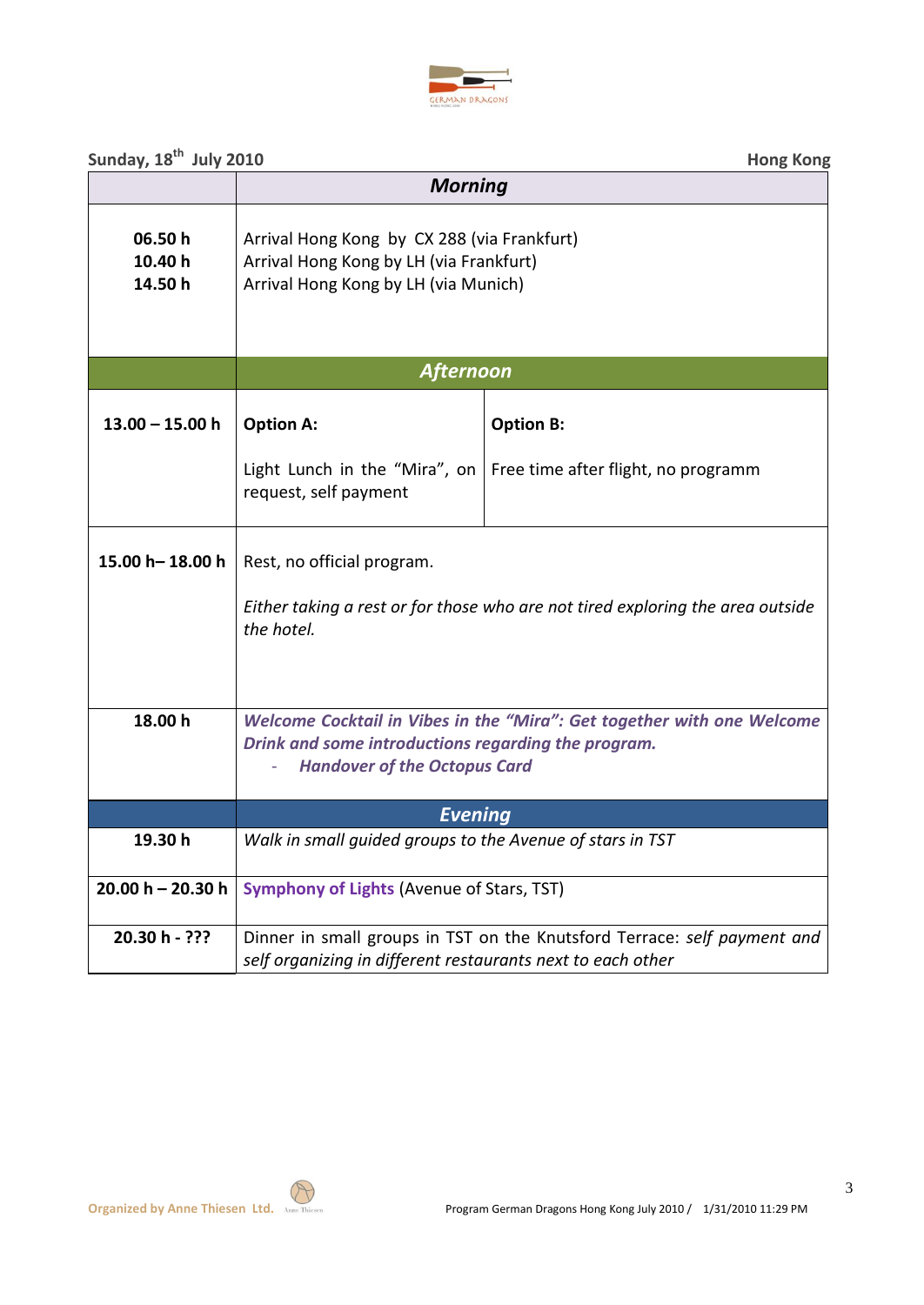

## **Monday, 19<sup>th</sup> July 2010 Hong Kong**

|                                   | <b>Morning</b>                                                                                                                                                                                                                                                                                                                                                                                                                                                                                                                                                                                                                                                                                                             |                                                                                          |  |  |
|-----------------------------------|----------------------------------------------------------------------------------------------------------------------------------------------------------------------------------------------------------------------------------------------------------------------------------------------------------------------------------------------------------------------------------------------------------------------------------------------------------------------------------------------------------------------------------------------------------------------------------------------------------------------------------------------------------------------------------------------------------------------------|------------------------------------------------------------------------------------------|--|--|
| $7.30 h - 9.20 h$                 | Breakfast and possibility of Early Spa & Gym for the Mira guests                                                                                                                                                                                                                                                                                                                                                                                                                                                                                                                                                                                                                                                           |                                                                                          |  |  |
| 9.30h                             | Meeting at "The Mira": walking again in smaller guided groups to the Star<br>Ferry in TST; departure 9.45<br>Taking the ferry to Central<br>Gathering at the Star Ferry Pier in Central                                                                                                                                                                                                                                                                                                                                                                                                                                                                                                                                    |                                                                                          |  |  |
| 10.30 h-12.30<br>12.30 h - 13.15h | Departure for the Architectural Walk to get to know Hong Kong:<br>Visitors will come to understand the evolution of the city through its<br>buildings.<br>Taking in such sights as the Central Police Station, the Fringe Club and<br>$\overline{\phantom{a}}$<br>the former French Mission building, architect hosts will point out the<br>special characteristics that make each structure unique as well as<br>discussing its relevant history.<br>IFC, Central, LKF, Escalator, SoHo, Hong Kong Park)<br><b>Walking Orientation Tour TST</b><br><b>Star Ferry to Central</b><br>Walking Orientation Tour (IFC, Central, LKF, Escalator, SoHo, Hong<br>Kong Park)<br><b>Bus for Sightseeing and transfer to Stanley</b> |                                                                                          |  |  |
| $13.15 - 14.45$ h                 | Lunch in Stanley Market: organized in smaller groups, recommended to stay<br>at one of the many small restaurants around the pier, self-organization of<br>the travelers                                                                                                                                                                                                                                                                                                                                                                                                                                                                                                                                                   |                                                                                          |  |  |
|                                   |                                                                                                                                                                                                                                                                                                                                                                                                                                                                                                                                                                                                                                                                                                                            | <b>Afternoon</b>                                                                         |  |  |
| 15.00 h - 17.00 h                 | <b>Option A:</b>                                                                                                                                                                                                                                                                                                                                                                                                                                                                                                                                                                                                                                                                                                           | <b>Option B:</b>                                                                         |  |  |
|                                   | <b>Training for the Teams in</b><br><b>Stanley (Loreley)</b>                                                                                                                                                                                                                                                                                                                                                                                                                                                                                                                                                                                                                                                               | Shopping in Stanley Market or going to<br>the Beach nearby (E.g. to Shek <sup>'O</sup> ) |  |  |
| $17.15 h - 18.00h$                | <b>Transfer to the Peak:</b><br>Gather at 17.15. at the Bus Station,<br>Departure at 17.30                                                                                                                                                                                                                                                                                                                                                                                                                                                                                                                                                                                                                                 |                                                                                          |  |  |
| $18.00 h - 19.00h$                | <b>Visit of the Peak</b>                                                                                                                                                                                                                                                                                                                                                                                                                                                                                                                                                                                                                                                                                                   |                                                                                          |  |  |
|                                   | <b>Evening</b>                                                                                                                                                                                                                                                                                                                                                                                                                                                                                                                                                                                                                                                                                                             |                                                                                          |  |  |
| 19.30 h                           | Bus Shuttle from the Peak Tram to the Hotels                                                                                                                                                                                                                                                                                                                                                                                                                                                                                                                                                                                                                                                                               |                                                                                          |  |  |
| $20.30h - 2330h$                  | <b>Welcome Party @ "The Mira": Vibes</b><br>Party and Buffet at "The Mira" Courtyard with DJ, Music and Dance for the<br>German Teams & Partners and HKG Guests. Free of charge for the Mira<br>Hotel guests                                                                                                                                                                                                                                                                                                                                                                                                                                                                                                               |                                                                                          |  |  |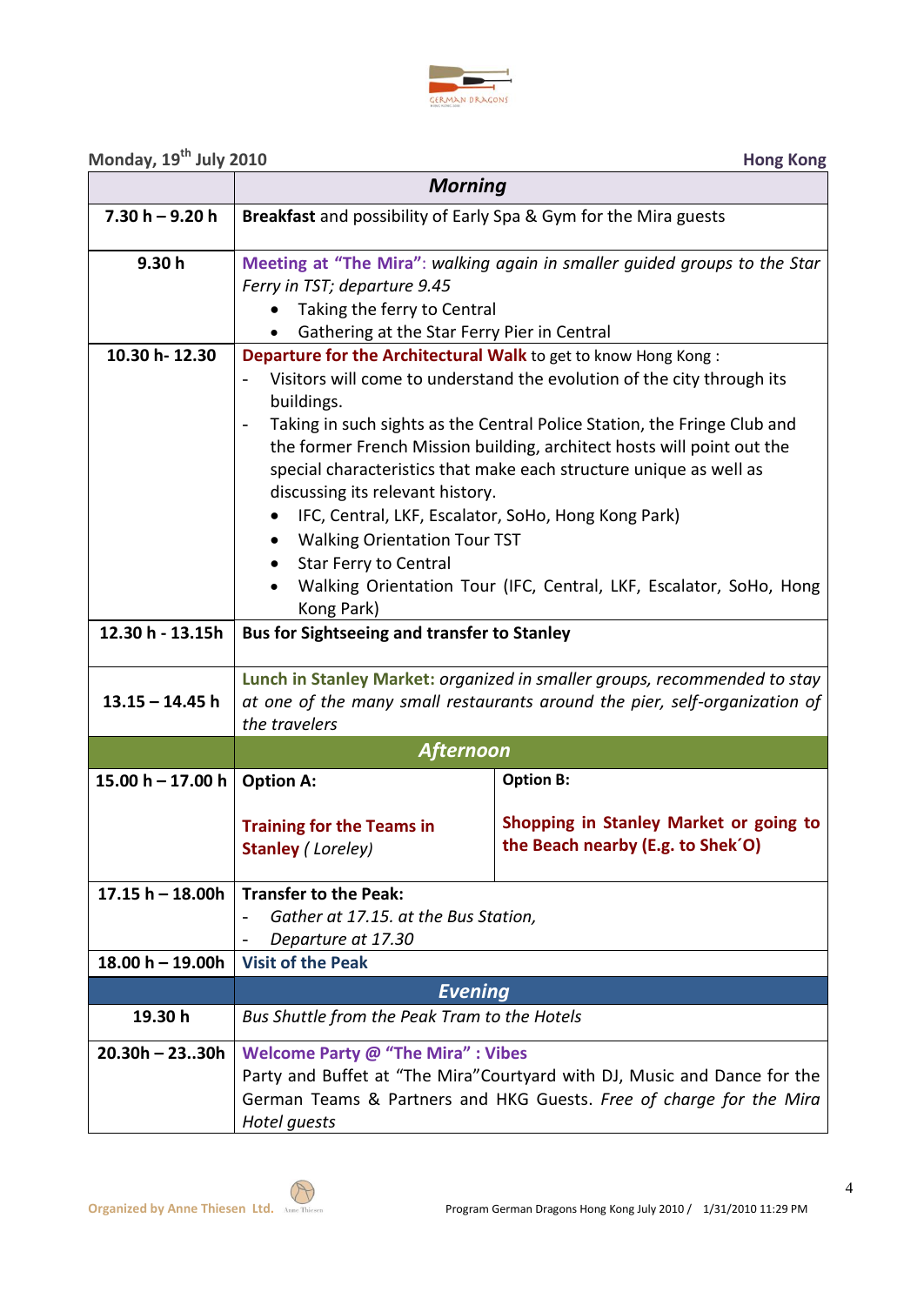

| Tuesday, 20 <sup>th</sup> July 2010 | <b>Hong Kong</b> |
|-------------------------------------|------------------|

|                                   | <b>Morning</b>                                                                                                                                                                                                                                                                                                                                                           |                                                                                                 |                                                                                                                    |
|-----------------------------------|--------------------------------------------------------------------------------------------------------------------------------------------------------------------------------------------------------------------------------------------------------------------------------------------------------------------------------------------------------------------------|-------------------------------------------------------------------------------------------------|--------------------------------------------------------------------------------------------------------------------|
| $07.30 h - 9.30 h$                | <b>Breakfast</b><br>Tai Chi Class on the Avenue of Stars or again possibility of Early Spa & Gym<br>for the Mira quests                                                                                                                                                                                                                                                  |                                                                                                 |                                                                                                                    |
| 9.45 h                            | Meeting and Departure from "The Mira"                                                                                                                                                                                                                                                                                                                                    |                                                                                                 |                                                                                                                    |
| 10.00 h - 12.30h                  | <b>Option A:</b>                                                                                                                                                                                                                                                                                                                                                         | <b>Option B:</b>                                                                                | <b>VIP</b>                                                                                                         |
|                                   | <b>Training for the</b><br><b>Teams in Stanley with</b><br><b>Shuttle Bus service</b><br>Departure 9.30h                                                                                                                                                                                                                                                                 | <b>Sightseeing: visit the</b><br>markets in Mong<br>Kok(Flower, Goldfish,<br>Street Market etc) | <b>Hong Kong Government:</b><br>Briefing by Invest HK /<br><b>HKTDC</b> tbc.                                       |
| $12.30 h - 13.00$                 | Shuttle to the Lunch Restaurant departing from Stanley and "The Mira"                                                                                                                                                                                                                                                                                                    |                                                                                                 |                                                                                                                    |
| 13.00 h $-$ 14.30 h               | <b>Dim Sum Lunch</b>                                                                                                                                                                                                                                                                                                                                                     |                                                                                                 |                                                                                                                    |
|                                   |                                                                                                                                                                                                                                                                                                                                                                          | <b>Afternoon</b>                                                                                |                                                                                                                    |
| <b>Afternoon</b>                  | <b>Option A:</b>                                                                                                                                                                                                                                                                                                                                                         | <b>Option B:</b>                                                                                | <b>VIP</b>                                                                                                         |
|                                   | <b>Sightseeing: visit the</b><br>markets in Mong Kok<br>(Flower, Goldfish,<br>Street Market etc)                                                                                                                                                                                                                                                                         | <b>Sightseeing:</b>                                                                             | <b>Company Visit</b><br>e.g. Port HIT/ Modern<br>Terminals) Visit IFC/ ICC<br>and meeting the project<br>developer |
| 17.00 h                           | <b>Cocktail Reception German Consulate General/ tbc</b><br>(Participants tbc dependingon the total size of the group) For all or only for<br>Teams, Sponsors and VIP's)                                                                                                                                                                                                  |                                                                                                 |                                                                                                                    |
|                                   |                                                                                                                                                                                                                                                                                                                                                                          | <b>Evening</b>                                                                                  |                                                                                                                    |
| 19.30 h                           | Transfer to the Tram Station in Sheung Wan                                                                                                                                                                                                                                                                                                                               |                                                                                                 |                                                                                                                    |
| $20.30h - 22.30h$<br>From 22.30 h | Tram ride from Sheung Wan to North Point with food and beverage on<br>board<br>By riding on Hong Kong's old-fashioned double-decker, one can stand at<br>the open-balcony to enjoy a unique glimpse of Hong Kong's city life at a<br>leisurely pace while the tram trundles through various busiest and<br>oldest districts. It will be a memorable and fascinating trip |                                                                                                 |                                                                                                                    |
|                                   | <b>Hong Kong Night Life</b><br>Famous bars and clubs in Lan Kwai Fong                                                                                                                                                                                                                                                                                                    |                                                                                                 |                                                                                                                    |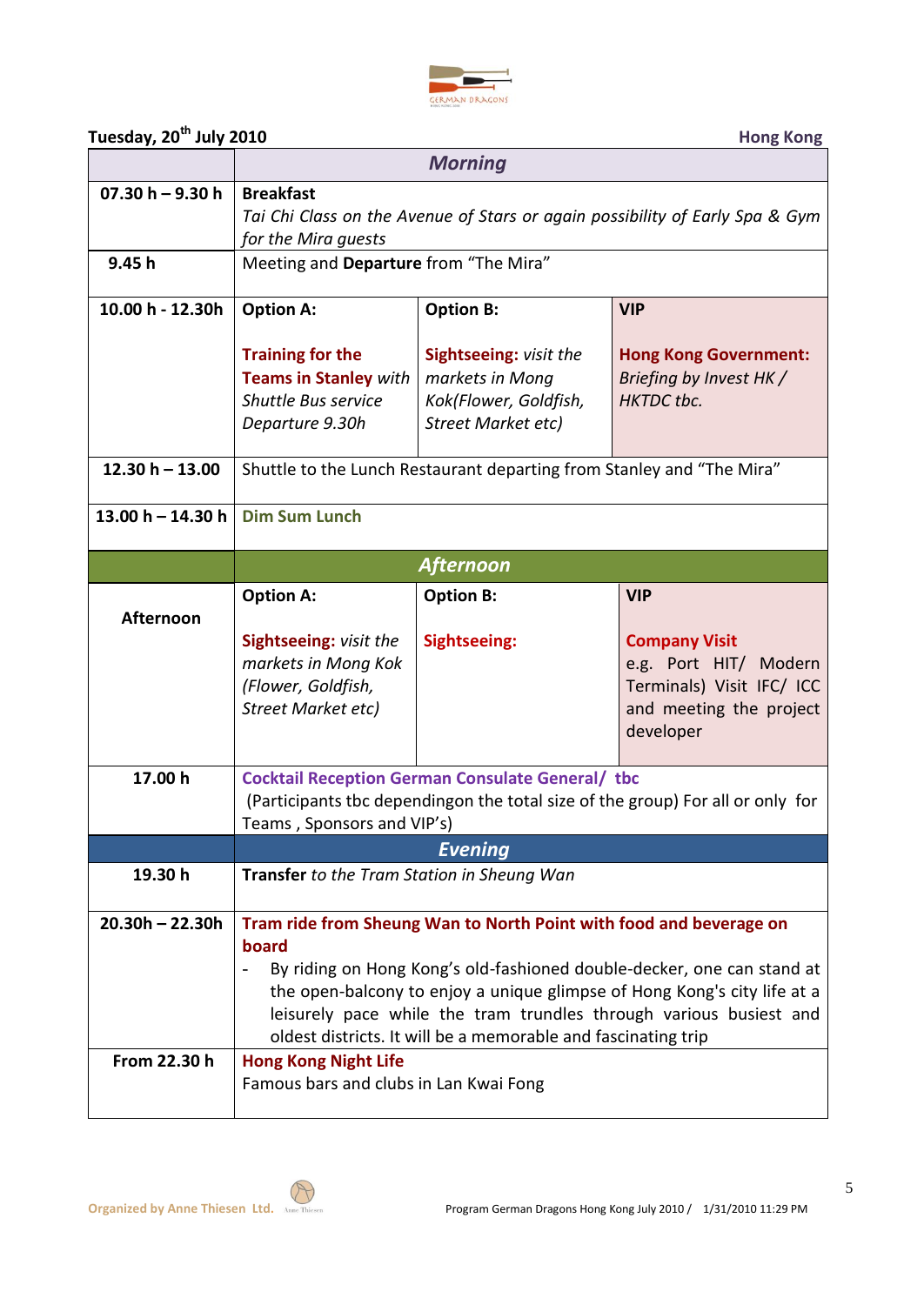

## **Wednesday, 21st July 2010 Hong Kong**

| $\frac{1}{2}$       |                                                                                                                                                                  | <b>Morning</b>                                                                                                                 | שייטיי שייטיי                                                                                                             |  |
|---------------------|------------------------------------------------------------------------------------------------------------------------------------------------------------------|--------------------------------------------------------------------------------------------------------------------------------|---------------------------------------------------------------------------------------------------------------------------|--|
| $7.30 h - 10.00 h$  | <b>Breakfast</b><br>and possibility of Early Spa & Gym for the Mira guests                                                                                       |                                                                                                                                |                                                                                                                           |  |
| 10.00 h - 12.30h    | <b>Option A:</b><br><b>Training for the Teams</b><br>in Stanley with Shuttle<br>Bus service, departure<br>9.300h                                                 | <b>Option B:</b><br><b>Sightseeing:</b><br>Hong Kong traditional<br>lifestyle tours e.g. Feng<br>Shui, Chinese Tea<br>ceremony | <b>Sightseeing DAYTRIP:</b><br>visit the Big Buddha on<br>Lan Tau Island<br>-arrival time back at<br>hotel around 18.00 h |  |
| 13.00 $h - 14.30 h$ |                                                                                                                                                                  | Luncheon with Key Note Speaker on a topic on Sport an Mind, tbc.                                                               |                                                                                                                           |  |
|                     |                                                                                                                                                                  | <b>Afternoon</b>                                                                                                               |                                                                                                                           |  |
| 14.00 h -18.00 h    | <b>Option A:</b>                                                                                                                                                 |                                                                                                                                | <b>Option B:</b>                                                                                                          |  |
|                     | <b>Conference on Sport and Motivation</b><br>"Dragonboat & Team Spirit"<br>Meeting at "The Mira" Board Room                                                      |                                                                                                                                | persons who are still on<br>the Daytrip to Big Buddha                                                                     |  |
|                     |                                                                                                                                                                  | <b>Evening</b>                                                                                                                 |                                                                                                                           |  |
| 19.00 h             | Gathering and Departure at 19.15 to Aberdeen                                                                                                                     |                                                                                                                                |                                                                                                                           |  |
| 19.30 $h - 23.00h$  |                                                                                                                                                                  | Dinner for Teams, Sponsors and HKG Guests (The Jumbo Boat):                                                                    |                                                                                                                           |  |
|                     | Dinner on a great venue: the boat floating in Aberdeen will make this<br>evening to a unforgettable experience<br>Possibility for Sponsors "e.g. Red Bull Night" |                                                                                                                                |                                                                                                                           |  |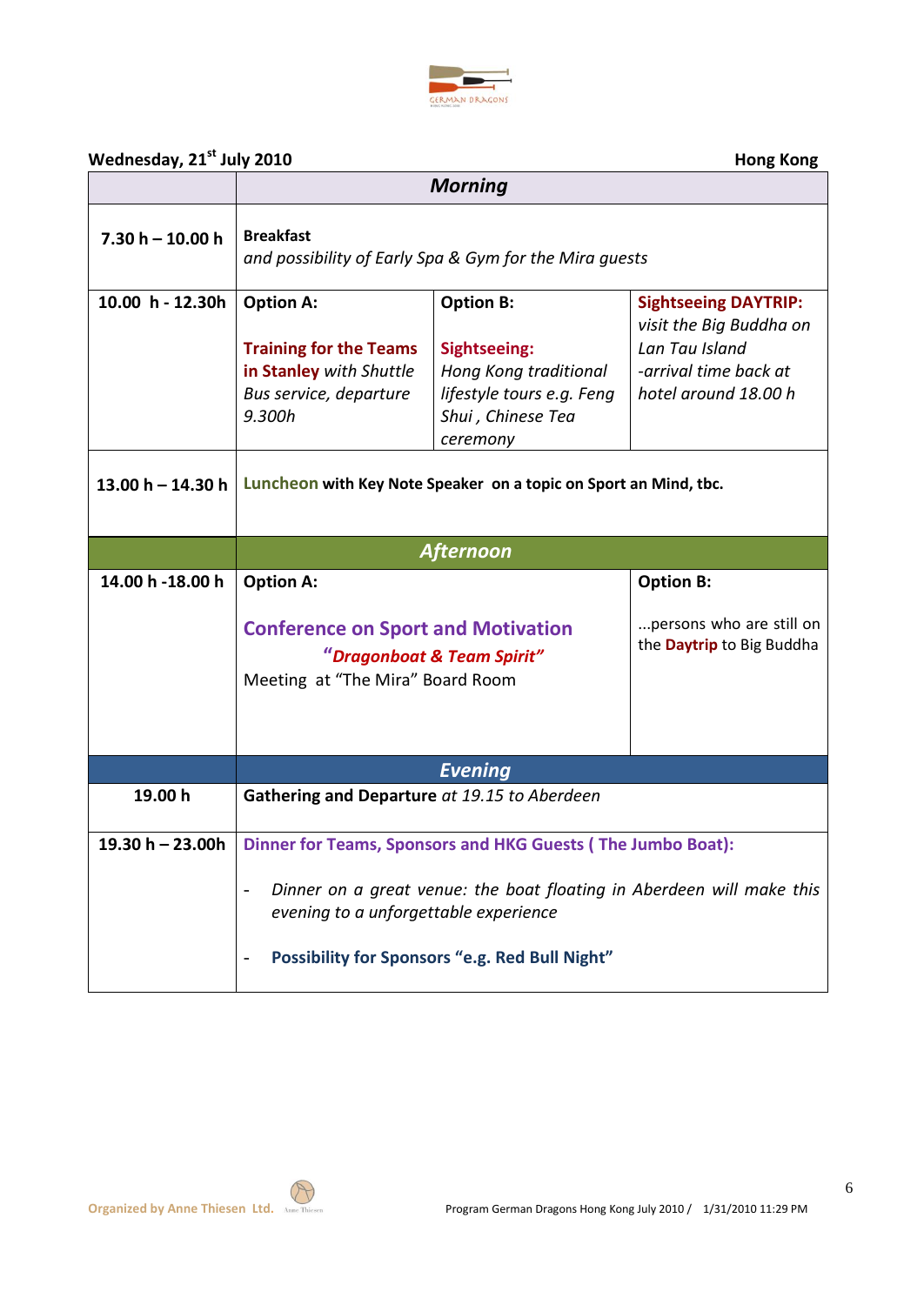

Thursday, 22<sup>nd</sup> July 2010

| Thursday, 22 <sup>nd</sup> July 2010 |                                                                                                                                            |                                                                                                                                   | <b>Hong Kong</b>                                                                                                                                                                                      |
|--------------------------------------|--------------------------------------------------------------------------------------------------------------------------------------------|-----------------------------------------------------------------------------------------------------------------------------------|-------------------------------------------------------------------------------------------------------------------------------------------------------------------------------------------------------|
|                                      |                                                                                                                                            | <b>Morning</b>                                                                                                                    |                                                                                                                                                                                                       |
| $7.30 h - 10.00 h$                   | <b>Breakfast</b>                                                                                                                           | and possibility of Early Spa & Gym for the Mira guests                                                                            |                                                                                                                                                                                                       |
| $10.00 h - 18.00 h$                  | <b>Option A:</b>                                                                                                                           | <b>Option B:</b>                                                                                                                  | <b>Option C:</b>                                                                                                                                                                                      |
|                                      | <b>Training for the Teams</b><br>on the actual race<br>course (Victoria<br>Harbour), planned and<br>organized from the<br><b>HKTB!</b> tbc | No program. Either<br>sightseeing for the<br>partners or relaxing (e.g.<br>in the astonishing Spa of<br>"The Mira")               | <b>Sightseeing DAYTRIP</b><br>to China (Shenzhen):<br>visit Shenzhen (17 Mio<br>Inhabitants) near the<br>Hong Kong Boarder -<br>arrival time back at<br>hotel around 19.00 h<br>(China Visa needed!!) |
|                                      |                                                                                                                                            | <b>Afternoon</b>                                                                                                                  |                                                                                                                                                                                                       |
| 15.00 h -18.00 h                     | <b>Option A:</b>                                                                                                                           | <b>Option B:</b>                                                                                                                  | <b>Option C:</b>                                                                                                                                                                                      |
|                                      | <b>Sightseeing afternoon:</b><br>1) Dschunk trip to one<br>of the outlying islands<br>(Lamma)<br>2) Ocean Park or<br>Disneyland            | <b>Sightseeing afternoon:</b><br>visit the markets in<br>Mong Kok (Flower,<br>Goldfish, Street Market<br>etc)<br>2) Heritage Tour | persons who are still on<br>the Daytrip to Shenzhen<br>Windows of the World,<br>Shekou,<br>Dafen<br>Painter<br>Village                                                                                |
|                                      |                                                                                                                                            | <b>Evening</b>                                                                                                                    |                                                                                                                                                                                                       |
| 19.00 h                              |                                                                                                                                            |                                                                                                                                   |                                                                                                                                                                                                       |
| 19.30 $h - 23.00h$                   | tbc, free time                                                                                                                             | Maybe start of the official program by the Hong Kong Tourism Board                                                                |                                                                                                                                                                                                       |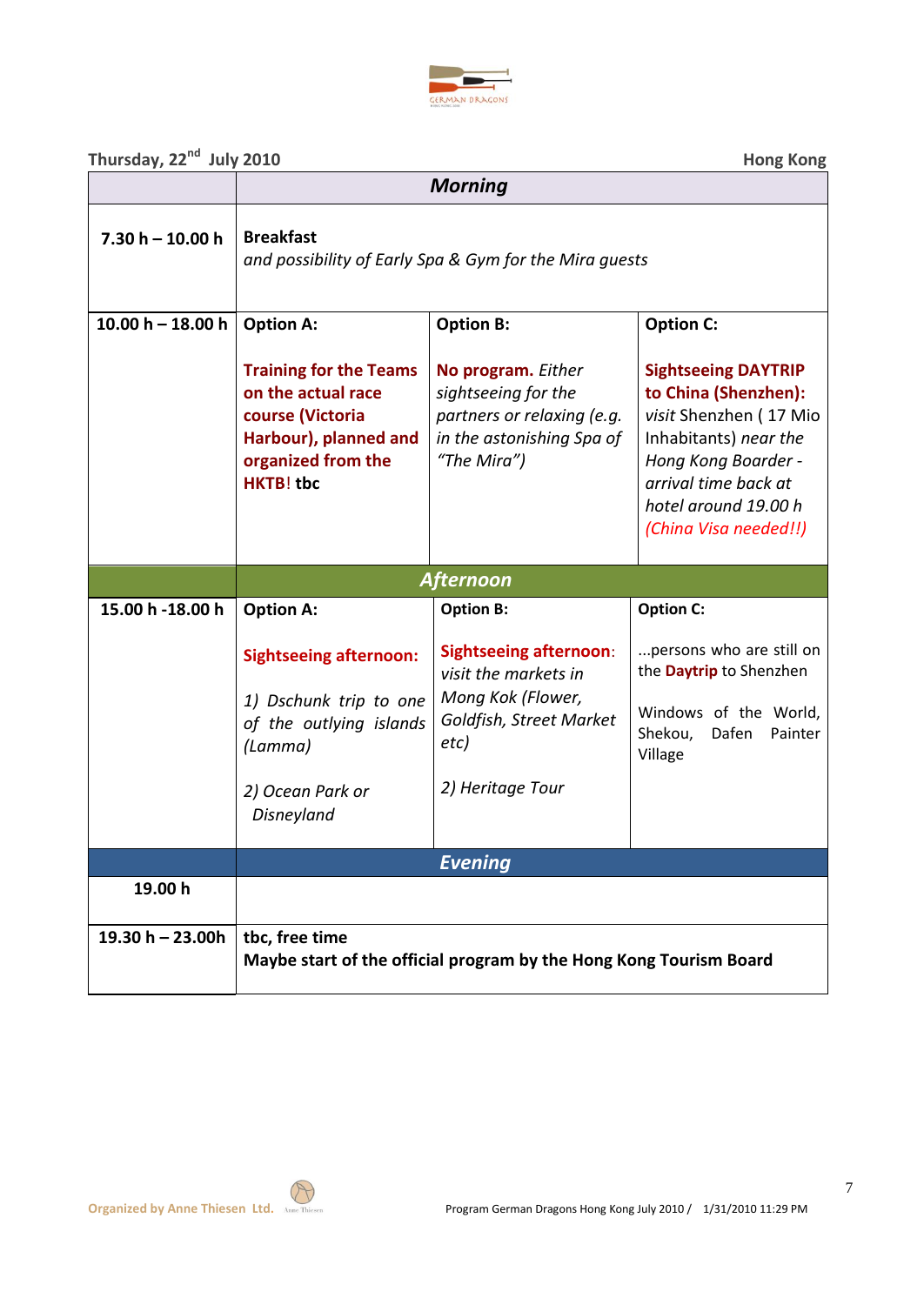

| Friday, 23rd July 2010 | <b>Hong Kong</b>                                                                                                                                                                                        |
|------------------------|---------------------------------------------------------------------------------------------------------------------------------------------------------------------------------------------------------|
|                        | <b>Morning</b>                                                                                                                                                                                          |
| $7.30 h - 10.00 h$     | <b>Breakfast</b>                                                                                                                                                                                        |
|                        | Begin of the Racing Days. Depending on the schedule go to the race in small<br>groups.<br>Since the venue is in walking distance to the hotel "The Mira", it is a really<br>convenient location to get. |
|                        | <b>Official Programm organized by the Hong Kong Tourism Board</b><br>No further program planned through Organizer                                                                                       |
|                        | <b>Afternoon</b>                                                                                                                                                                                        |
| 15.00 h -18.00 h       | Official Programm organized by the Hong Kong Tourism Board<br>No further program planned through Organizer                                                                                              |
|                        | <b>Evening</b>                                                                                                                                                                                          |
| 19.00 h                |                                                                                                                                                                                                         |
| 19.30 $h - 23.00h$     | Official Event Program organized through HKTB                                                                                                                                                           |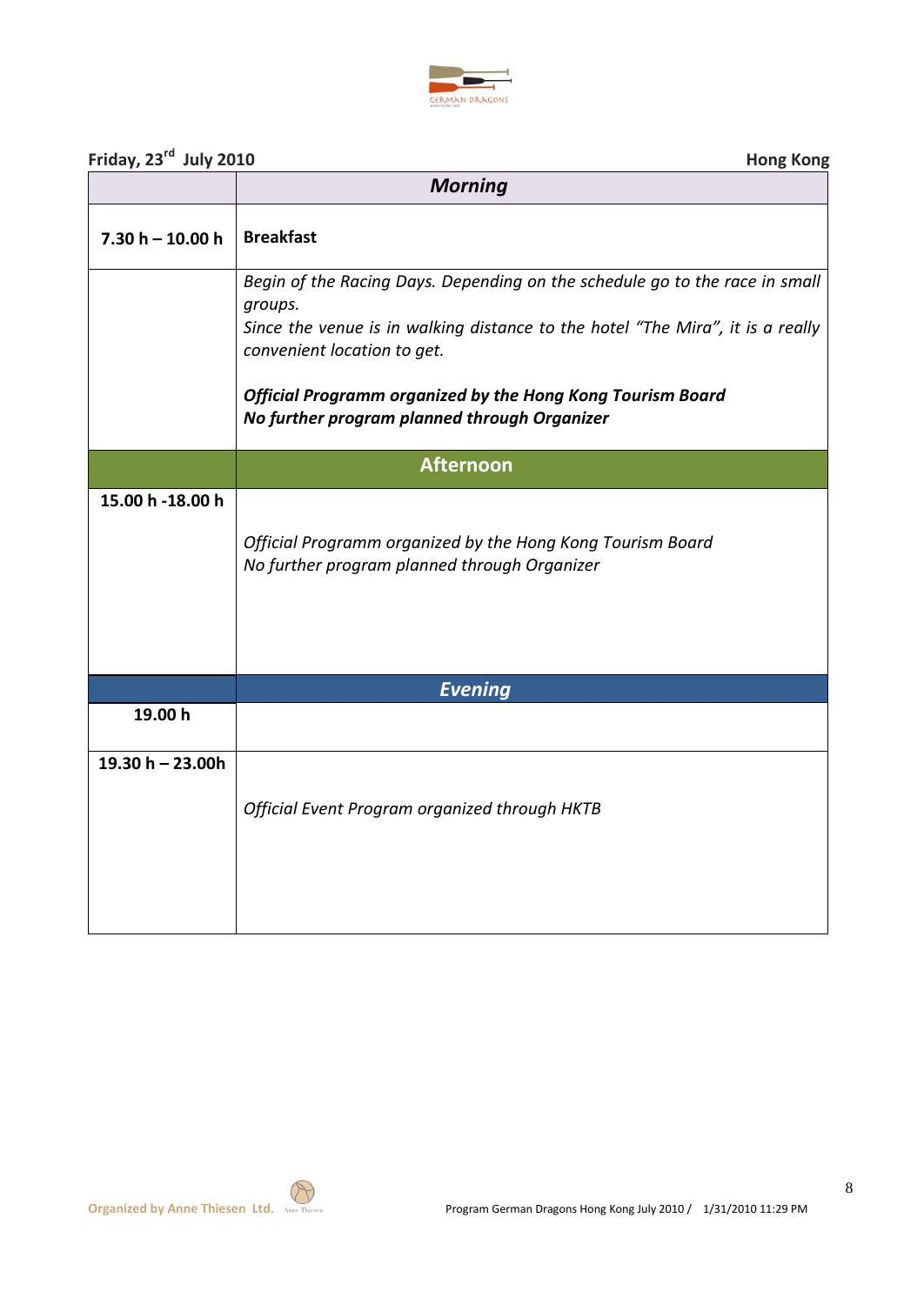

| Saturday, 24 <sup>rd</sup> July 2010 | <b>Hong Kong</b>                                                                                                                                                                                        |
|--------------------------------------|---------------------------------------------------------------------------------------------------------------------------------------------------------------------------------------------------------|
|                                      | <b>Morning</b>                                                                                                                                                                                          |
| $7.30 h - 10.00 h$                   | <b>Breakfast</b>                                                                                                                                                                                        |
|                                      | Begin of the Racing Days. Depending on the schedule go to the race in small<br>groups.<br>Since the venue is in walking distance to the hotel "The Mira", it is a really<br>convenient location to get. |
|                                      | <b>Official Programm organized by the Hong Kong Tourism Board</b><br>No further program planned through Organizer                                                                                       |
|                                      | <b>Afternoon</b>                                                                                                                                                                                        |
| 15.00 h -18.00 h                     |                                                                                                                                                                                                         |
|                                      | Official Programm organized by the Hong Kong Tourism Board<br>No further program planned through Organizer                                                                                              |
|                                      |                                                                                                                                                                                                         |
|                                      | <b>Evening</b>                                                                                                                                                                                          |
| 19.30 h - 23.00h                     |                                                                                                                                                                                                         |
|                                      | Official Event Program organized through HKTB                                                                                                                                                           |
|                                      |                                                                                                                                                                                                         |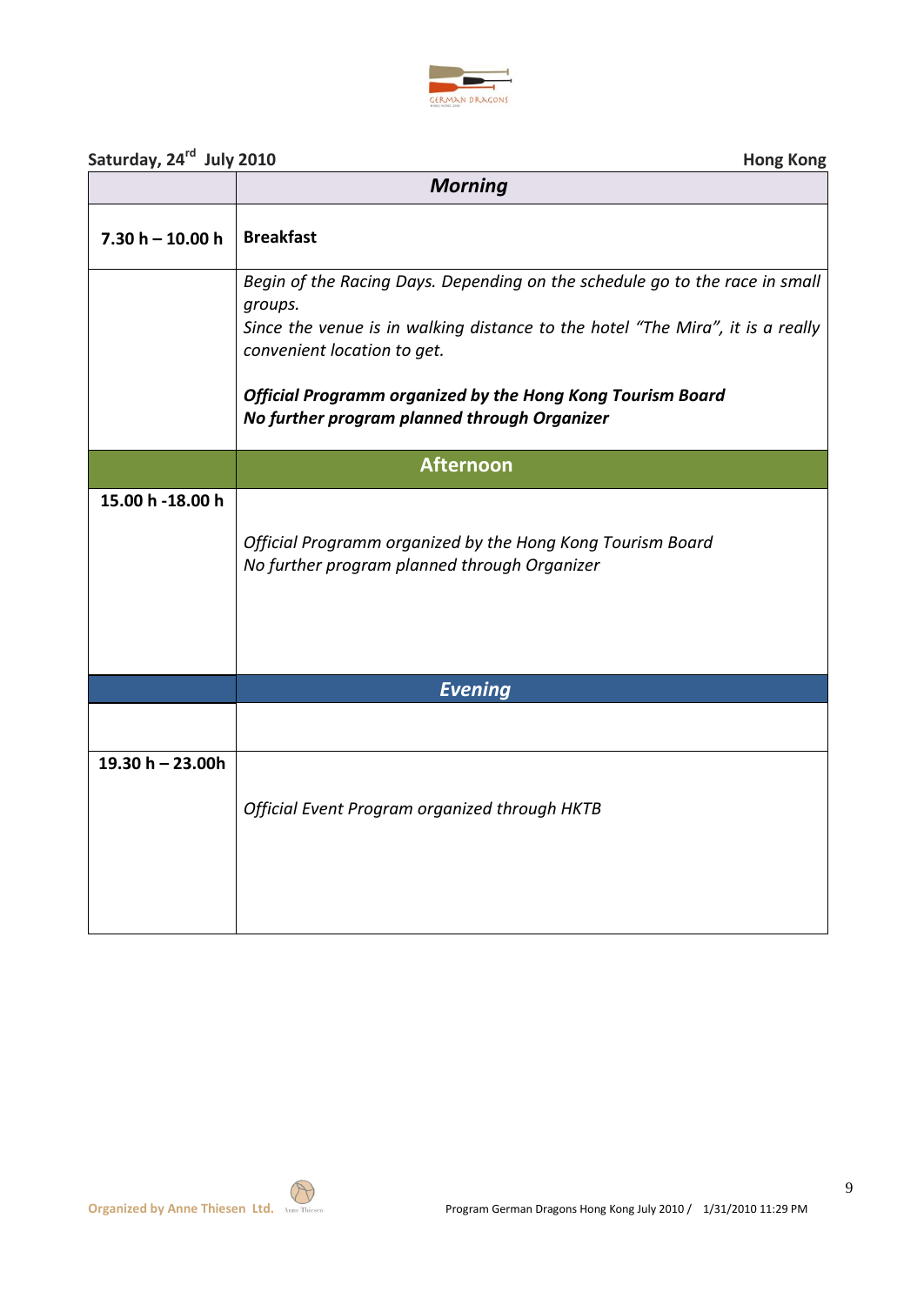

| Sunday, 25rd July 2010 | <b>Hong Kong</b>                                                                                                                                                                                                                                                                                                      |
|------------------------|-----------------------------------------------------------------------------------------------------------------------------------------------------------------------------------------------------------------------------------------------------------------------------------------------------------------------|
|                        | <b>Morning</b>                                                                                                                                                                                                                                                                                                        |
| $7.30 h - 10.00 h$     | <b>Breakfast</b>                                                                                                                                                                                                                                                                                                      |
|                        | Begin of the Racing Days. Depending on the schedule go to the race in small<br>groups.<br>Since the venue is in walking distance to the hotel "The Mira", it is a really<br>convenient location to get.<br>Official Programm organized by the Hong Kong Tourism Board<br>No further program planned through Organizer |
|                        | <b>Afternoon</b>                                                                                                                                                                                                                                                                                                      |
| 15.00 h -18.00 h       | Official Programm organized by the Hong Kong Tourism Board<br>No further program planned through Organizer                                                                                                                                                                                                            |
|                        | <b>Evening</b>                                                                                                                                                                                                                                                                                                        |
|                        |                                                                                                                                                                                                                                                                                                                       |
| 19.30 $h - 23.00h$     | Official Event Program organized through HKTB                                                                                                                                                                                                                                                                         |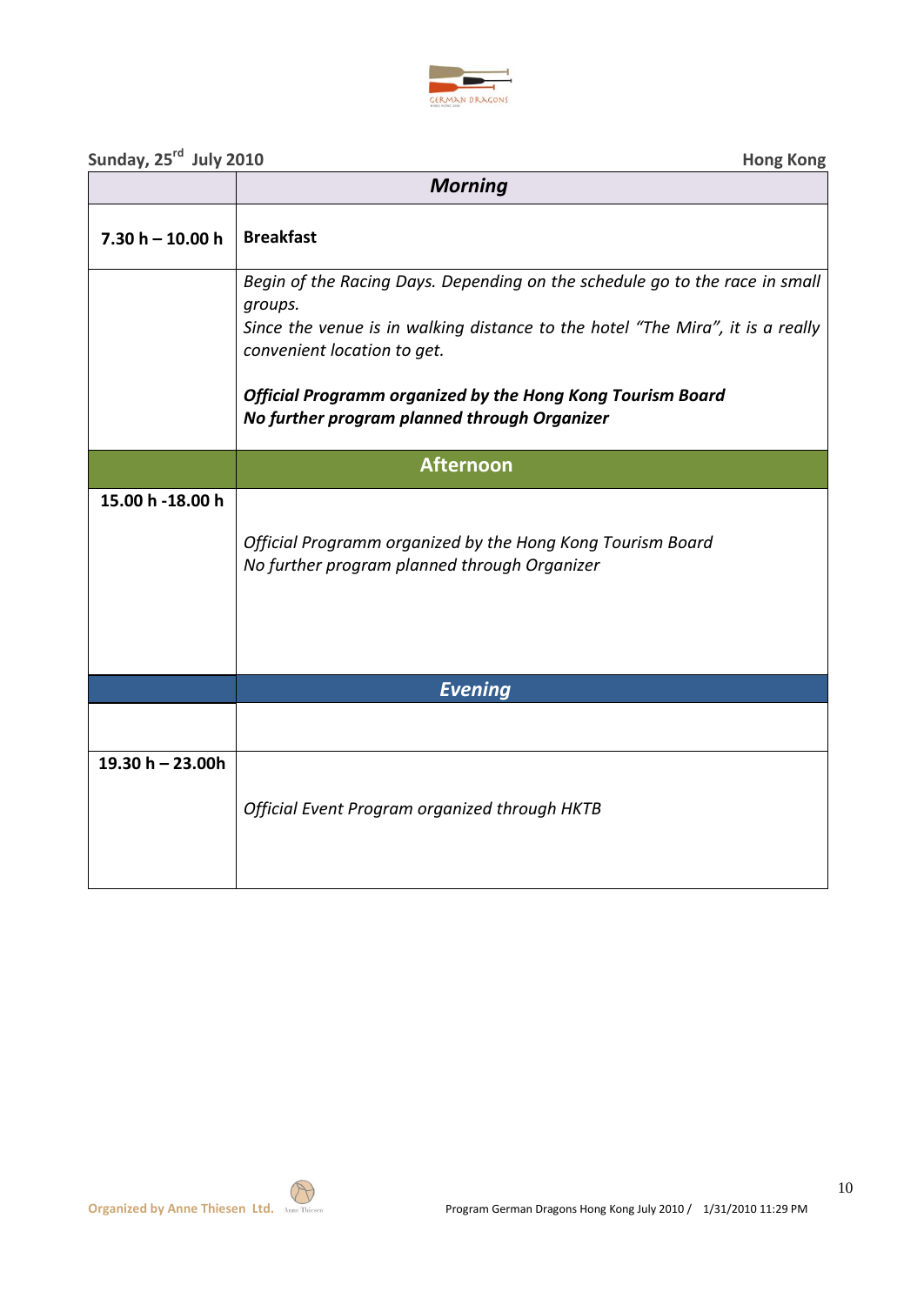

# Monday**, 26**

**th July 2010 Hong Kong / Shanghai/ Asia/Germany**

|                   | <b>Morning</b>                                                                                                                                                        |
|-------------------|-----------------------------------------------------------------------------------------------------------------------------------------------------------------------|
| $7.30 h - 9.00 h$ | <b>Breakfast</b>                                                                                                                                                      |
| $9.00 - 11.00 h$  | <b>Farewell at the Vibes in "The Mira".</b>                                                                                                                           |
|                   | Each person gets a Glass of Champagne. Snacks will be served and the<br>whole group can say goodbye in this nice venue before traveling in other<br>directions again. |
|                   | Shuttle to the Airport / Further options e.g. Shanghai and visit of the Expo/<br>Beach vacation in Thailand/Malaysia/Hainan/Philippines                               |

# **30th July – 01st August 2010 Macau**

| tbc |  |
|-----|--|
|     |  |